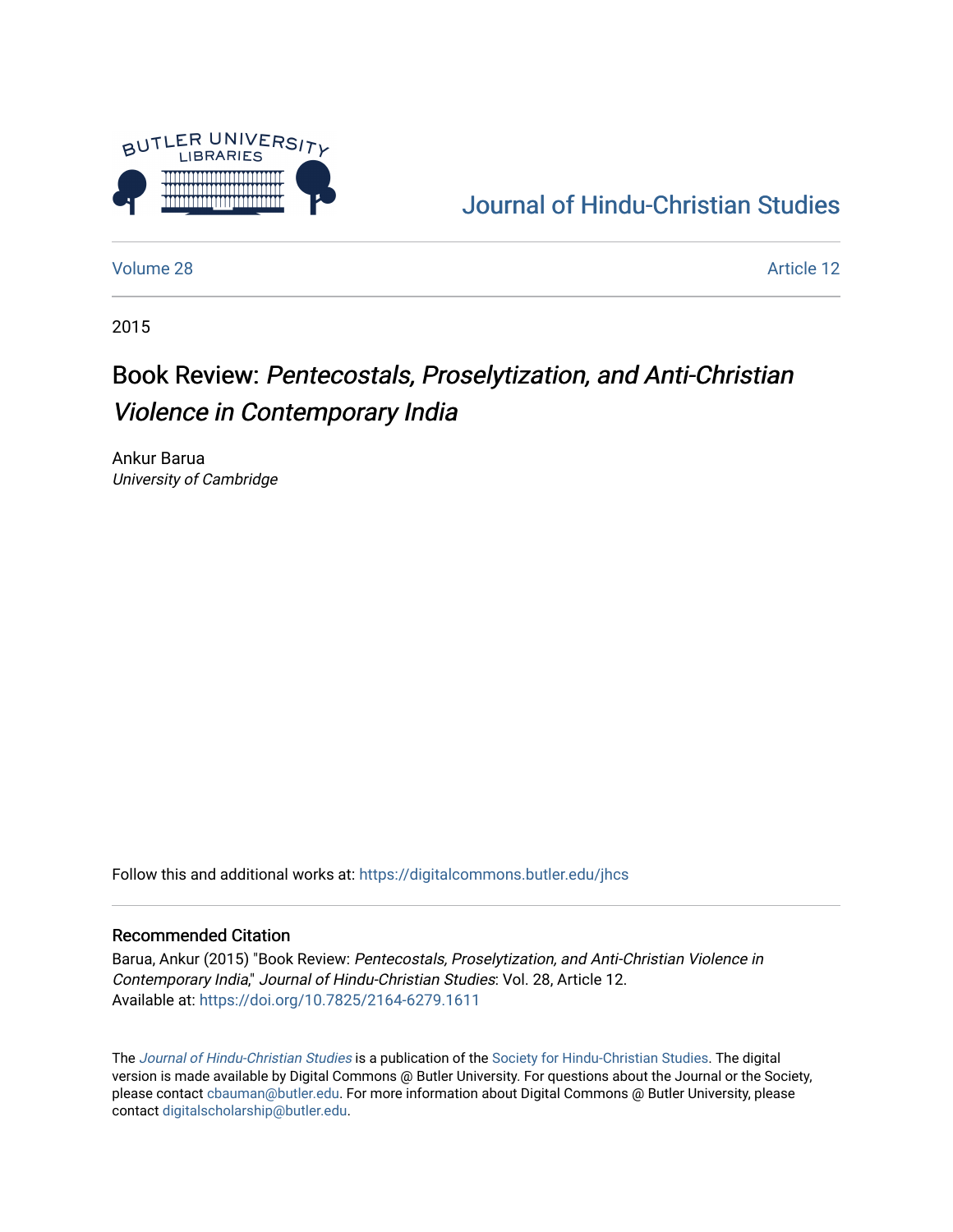### BOOK REVIEWS

# Pentecostals, Proselytization, and Anti-Christian Violence in Contemporary India. By Chad Bauman. New York: Oxford University Press, 2015, xiii + 208 pages.

ONE rarely gets to review a book in the field of Hindu-Christian studies that is a path-breaker in a double sense: it identifies a significant lacuna in the academic space, and also begins to fill in the missing details. Chad Bauman, in his *Pentecostals, Proselytization, and Anti-Christian Violence in Contemporary India*, brings his theologically informed cultural anthropological perspective to bear on the rarely addressed topic of the routinization of anti-Christian violence in India, through fine-grained ethnographic portraits that seek to illuminate the disproportionate targeting of Pentecostals and 'Pentecostalised' Evangelicals. A common explanation is that Pentecostals bring it on themselves through their 'in the face' antagonistic, adversarial, and inflammatory forms of evangelism directed at Hindus. Bauman's painstaking anthropological engagements point to a more complex picture, where Pentecostal provocativeness is only one thread in a criss-crossing tapestry constituted by the global flows of missionary finances, the appropriation by some Indian Pentecostals of the American mission vocabulary of 'harvest', the social marginalization of the Pentecostals vis-à-vis both Hindus and (upper-caste) mainstream Indian Christians, and the countercultural stances that some Pentecostals adopt towards the 'Hindu' Indian social millieus.

After setting out these conflicts in Chapter 2 within the *longue durée* of Hindu-Christian relations on the subcontinent, Bauman provides several vignettes in succeeding chapters of the 'everydayness' of Hindu-Christian conflict in rural India. Bauman concurs that there is a grain of truth in the thesis of Pentecostal belligerence, because Pentecostals often pursue more combative forms of spiritual warfare with 'demonic' Hinduism than are acceptable to the mainline Catholic and Protestant churches India. While the latter tend to view the rapidly burgeoning fissiparous 'hybrid swarm' of Pentecostal Christians as uncouth, illiterate, theologically naïve, ostentatious, and boorish, Pentecostals in turn regard mainstream Indian Christians as, at best, thoroughly assimilated to upper-caste Hindu idioms, and, at worst, living under the sinister shadow of Satan. Indeed, Pentecostals sometimes view the violence directed at them the remnant of the true Church—as a fulfilment of biblical prophecies relating to the trials and tribulations of the last times.

The axes of caste and gender are pivotal to many of these violent conflicts, for Pentecostals are significantly more *dalitized* than mainstream Catholics and Protestants, and also their congregations are often shaped by the participation of (relatively) socially mobile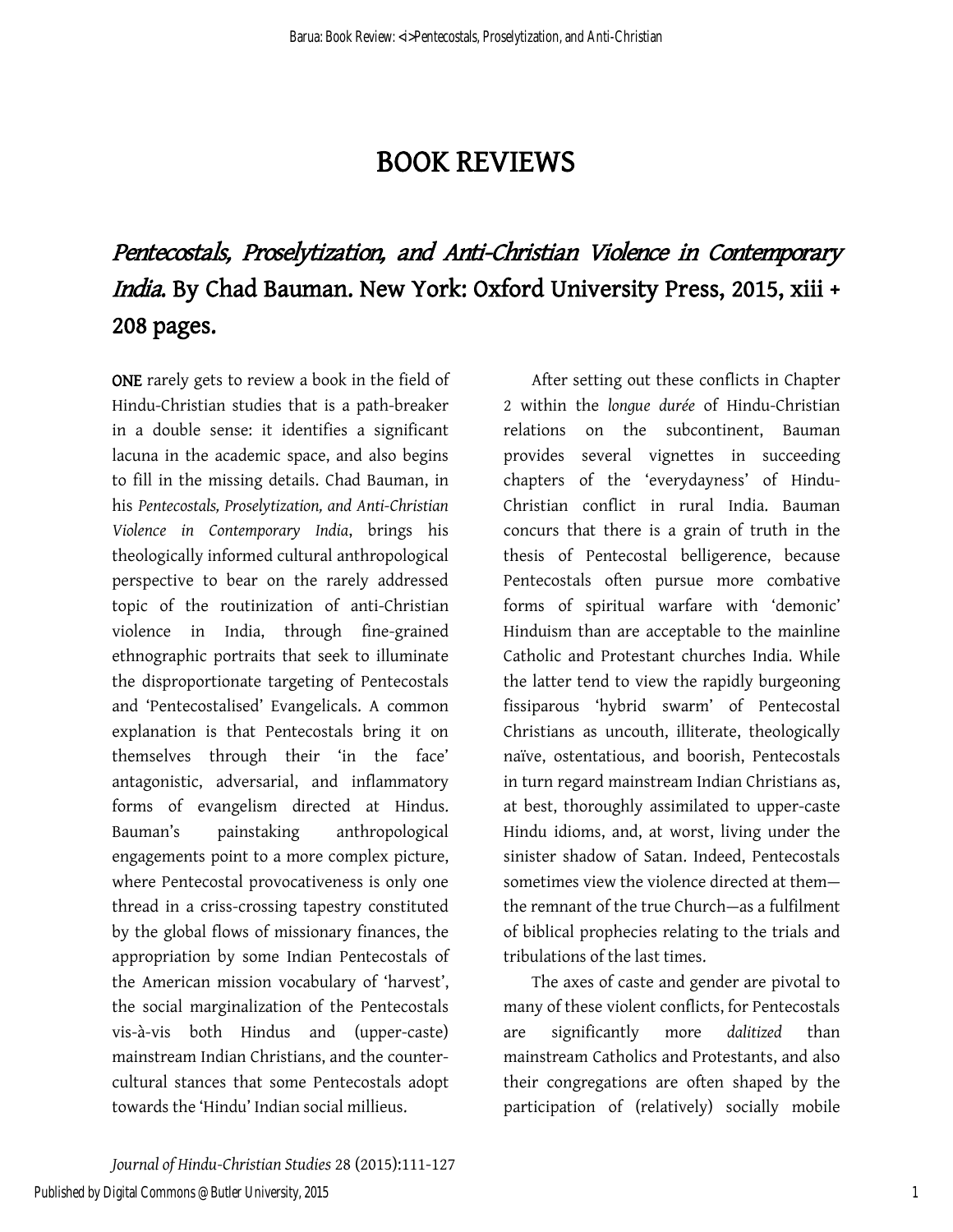women. Bauman perceptively locates these internal fissures on Indian social landscapes and in Indian Christian congregations within the wider circuits of globalisation. The (urban Indian) shift away from ascriptive caste-based notions to skill-based institutions, increasingly after the economic liberalization of the 1990s, intersects in complex ways with the Christian egalitarian gospel (which is often 'good news' that remains unrealized in Indian Christianity and elsewhere). While mainstream Indian Christianity generally co-exists with wider Hindu configurations in a somewhat uneasy calm, Pentecostalism often shatters this peace through its vocabulary of *dalitization*, which is imbricated in the 'secular' state's affirmative action programmes.

The 'rupture' that Pentecostal theology—in India and elsewhere—demands from individuals under the sway of the 'world' is also reflected sociologically in the counter-cultural orientations of some Pentecostals, whether in terms of their 'westernized' dress-styles, American musical tunes for church singing, 'loud' music systems for worship, and so on. Equally crucially, the very translatibility or portability of Pentecostalism, expressed in the 'need for speed' that the 'new breed' of Pentecostals demonstrates in their spiritual warfare, directly conflicts with rural Hindu notions of religiosity which are tied to the hearth and the home, with the concomitant stratifications of caste and gender. At the same time, Bauman is careful not to construct yet another 'civilizational clash', this time between Pentecostals and Hindus: he notes that one feature of the 'everydayness' of rural India is the search, almost free-market style, by both Hindus and Christians for any spiritual healers who can offer them physical healing, liberation

from malignant spirits, or solutions to domestic ills. Many of these 'recuperative conversions' of Hindus are not socially disruptive. Further, these conversions, though they are usually not lasting, destabilise another well-worn polemical Hindu caricature of Christian conversions, namely, that they are propelled by the heavy machinery of European finance and westernised idioms, for these conversions operate outside not only the (relatively more) westernised locales of urban India but also the mainline (city-based) mainstream Christian churches. Hindu theological spaces often have rich demonologies (a point obscured by romanticised re-presentations of 'intrinsically peaceful Hinduism'), so that it is not surprising, as Bauman astutely notes, that for some rural Hindus a powerful guru and a Pentecostal leader who promises liberation from demons are virtually indistinguishable.

In the course of tracing the outlines of these conflicts, Bauman revisits one of the most vexed issues in Hindu-Christian violence, namely, whether Christians are exercising an 'unfair' advantage when drawing Hindus to Christ. This question depends, according to Bauman, on whether Pentecostal effectiveness is 'rooted in the superior power of their particular faith or in the superior power of their rhetoric to convince people that they can be cured through prayer?' (129). Thus Bauman's theologically sensitive social anthropological portraits can help us to bridge what is (in the opinion of this reviewer) a dangerous divide that exists in the specialism of Hindu-Christian studies between the 'textualists' (who tend to read the original texts in a dehistoricized manner) and the 'contextualists' (who are often unfamiliar with the conceptual depths of Hindu and Christian theological systems). It would be